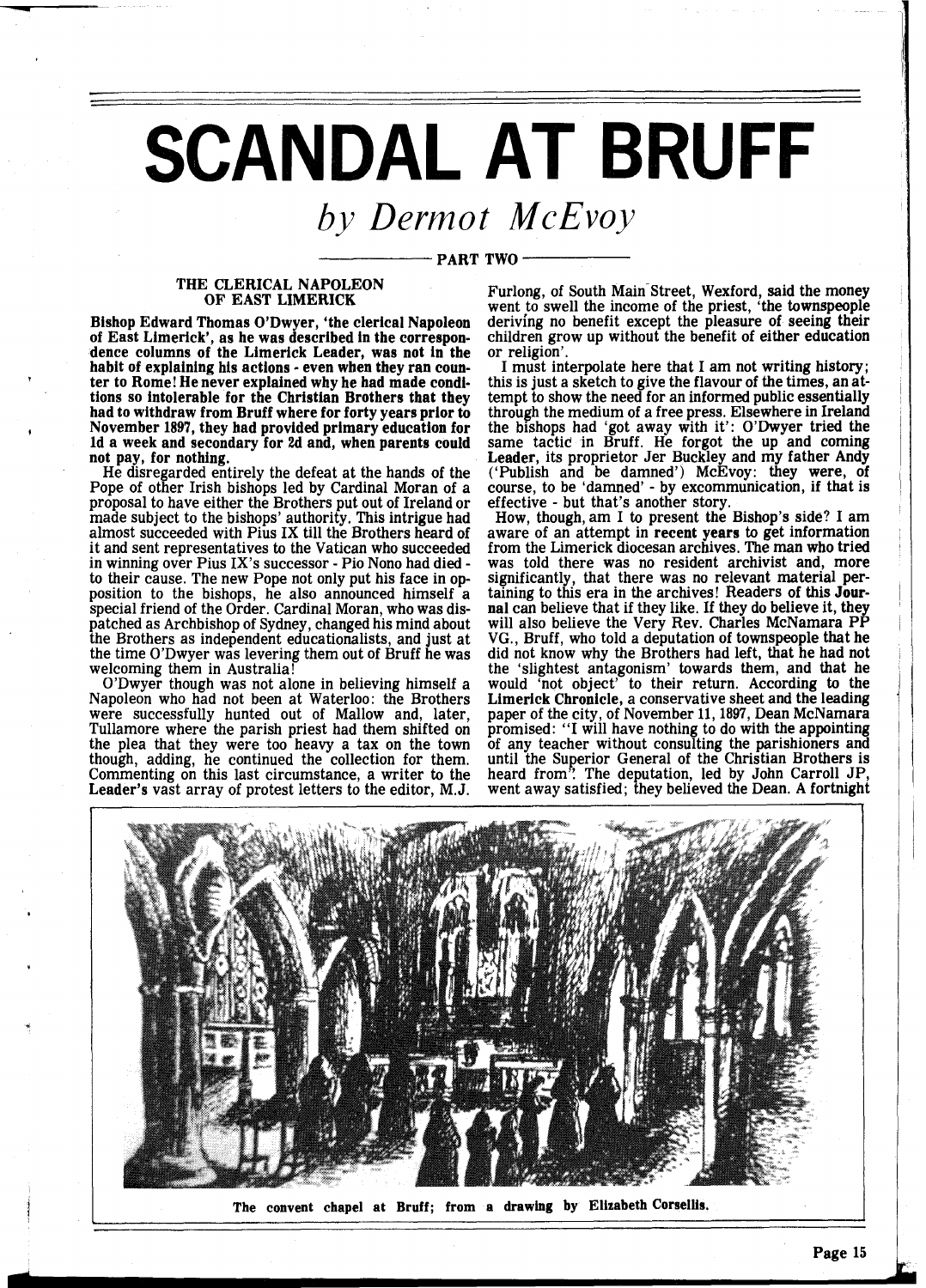later, after the publication of the Superior General's letter in the Leader, they were back; the Dean had changed his tune: there was no hope of getting the Brothers back' and they should write to the Bishop. The Leader reported that the deputation left in a state of bewilderment and anger. On the 30th of the month they saw O'Dwyer who told them the immediate return of the Brothers was 'hoped for'; their reply was that no other teachers would be acceptable to them. They were escorted out of Limerick by St. Mary's Fife and Drum Band 'amid considerable enthusiasm'. Limerick City had joined the fray.

Meeting my father Andy McEvoy, who had been editor of the Limerick Leader at the time of the Bruff affair and was then editor of the Clare Champion, Dr. Michael Fogarty, Bishop (later Archbishop) of Killaloe, asked in my presence: 'Why don't you go to Mass, Andy? ' 'I am not allowed to,' my father replied, 'I was excommunicated a lifetime ago by Bishop O'Dwyer'. 'Yerrah, Andy, forget about it', said the bishop, 'Shure O'Dwyer was mad; everyone knew that. Will I see you at my Mass on Sunday

He and Dr. Fogarty were great friends and I know that subsequently Andy was occasionally to be seen in the Pro-Cathedral at Ennis, though his Saturday night reading would have been the latest booklets of the Rationalist Press Assocition.

Three times a week the Leader kept hammering away at 'Scandal at Bruff', inviting the Bishop 'not to permit such injustice and cruelty to be practised in his diocese'. calling on him to recall the Brothers, saying slightly tongue in cheek, it would be an act which would ever redound to his credit and 'speak trumpet-toned for his sense of justice'. The Leader without actually saying so, hinted at what was really motivating O'Dwyer - the replacement of the Brothers by the National School system which, as elsewhere, would be completely under his thumb and would not detract from the revenues of his seminary by providing free secondary education for the children of the poor. Hence an early sting in the tail in one leading article:

If the Brothers are not recalled then all we have to say is to express a confident hope that the sturdy men of Bruff would simply make the life of the grabbers whoever they may be an intolerable burden to bear.

The paper gave prominence to everything in favour of the Brothers even to glowing reports of their work 'in the Antipodes!' It also gave much space to letters favouring its own attitude : (apparently it got no letters expressing a contrary view!); the letters came from all over Ireland, sent circulation leaping, helped to make the Leader the paper it is today. A sample of the excessive type of praise it was getting is worth quoting:

Would to God there were more honest papers like the LEADER. There would then be less deceit, scheming and double-dealing. For years we have had from altar, pulpit and the Irish hierarchy a terrible outcry against Model Schools, Queen's Colleges and godless schools, with parents being threatened even with Excommunication if they dared to send their children to such unholy places. The cry then was for denominational education and the Christian Brothers at the sacrifice of home ties, bright worldly prospects and all that makes life dear voluntarily devoted their lives to the secular and religious training of the youth of Ireland. Right well and nobly have they done their duty as the postions gained by their pupils testify.

To add to Bishop O'Dwyer's annoyance the Leader<br>gave a list of his own priests who had been educated by the Brothers, some by the very Brothers he was now accused of banishing. It was a telling blow and in a public statement by the Bishop early in the following year, 1898, there was no doubt to which paper he was referring when he condemned the action of a certain newspaper in Limerick City which is doing more to undermine the Catholic faith than all the prosletysers among us . It was an intemperate outburst, but the Leader was not for long to be the Bishop's only target. John McInerney, chairman of Limerick Board of Guardians, which had passed a resolution in support of the Bruff people, got a letter from The Palace, Corbally, which put him and the Guardians in their place:

...... the resolution to which I refer, was most improper and even irreligious. The Bruff affair is one of a purely religious and ecclesiastical character. Do your Guardians think that because they have been elected to manage a Workhouse they are competent to rule the Church?'

(I shall return later to this letter; (it 1s worth

further consideration.)<br>The Guardians could reasonably have asked in the light of the Pope's ruling favouring Christian Brothers as educators if a bishop was competent to rule the) Church. That was to come; and the Leader was to ask the question - and suffer the consequences.

Meanwhile, back at Bruff a strong force of the RIC under District Inspector Sharpe had taken over. A platform was erected at the upper end of the town; it carried banners O'Dwyer could scarcely describe as irreligious - 'Signum Fidei', 'The Voice of the People is the Voice of God', 'God Defends the Right' and 'Bruff demands the return of the Christian Brothers'.

The Limerick No. 9 Independent St. Mary's Band, and the Kilmallock Fife and Drum Band played in Mr. John Carroll JP. The Chronicle reported it as a festive occa-<br>sion. A letter was read from John Finucane MP stating. 'My sympathies are entirely with the efforts of the Bruff people'.

E.T. Moran, the Leader's correspondent in Bruff, who supplied the ammunition for editor McEvoy, proposed a resolution demanding the return of the Brothers (fair enough) and a seond resolution (below the belt) that could not have improved the Bishop's temper: While we sincerely appreciate the zeal with which

the Bishop of Limerick is urging the claims of the people of Ireland for the endowment of a Catholic University, we regret the inconsistency to which apparently His Lordship has committed himself by the removal from Bruff of the Christian Brothers, who by their labours in the past have shown themselves to be the ablest Catholic educationalists any country could possess.

Accusing Bishop O'Dwyer of 'inconsistency' and counterposing his endowment of the university with his treatment of the Brothers showed a keen sense of battle tactics. But this was no manufactured agitation, though it was certainly channelled by Andy McEvoy of the Leader, and in my view rightly so. For instance, at that Bruff meeting Dr. Sheedy of Kilmallock said:

There will not be one word uttered today that will be offensive to or derogatory of His Lordship. Though we differ from him, we do so as dutiful children. We put it to His Lordship is it right to treat the remonstrance of the people of Bruff with refusal. We are not rebels, we pay taxes, we have 'locus standi', we are not to be ignored. I hope the Bishop will not force the people of Bruff to put their backs to the wall and therefore give grounds for sneering or contempt to the enemies of our country and that he will reconsider.